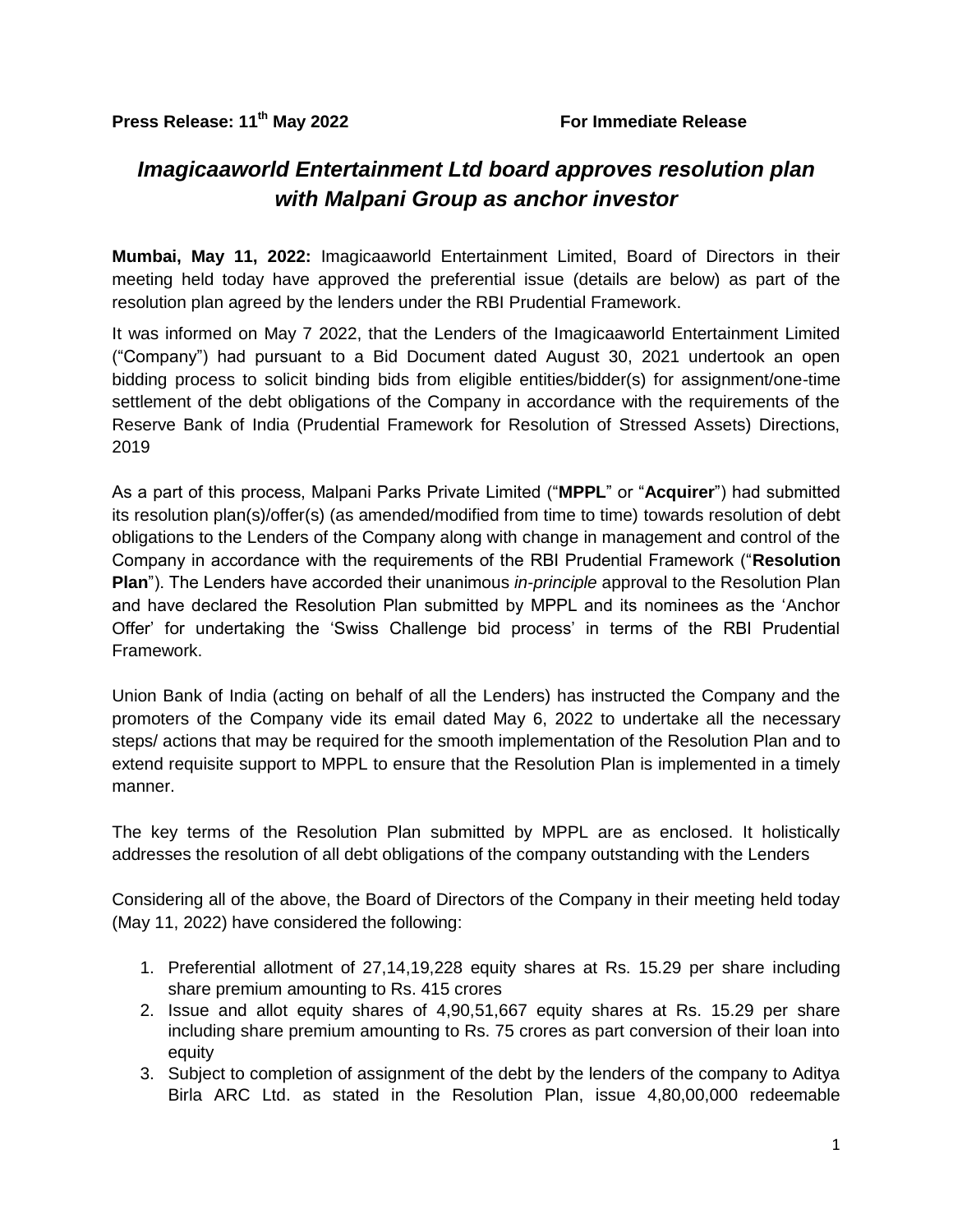preference shares of face value of Rs. 100 each amounting to Rs. 480 crores with twenty-year maturity and 0.01% p.a. coupon rate to the ARC as part conversion of the assigned debt

Completion of the above issuances is subject to fulfilment of conditions precedent set out in the Investment Agreement and Debt Restructuring Settlement Agreement, which include, inter alia, the receipt of approvals from shareholders of the Company. In the aforesaid context, we further inform that, the implementation of the Resolution Plan and the change in management and control of the Company as envisaged in the Resolution Plan is subject to: (a) the "Swiss Challenge bid process" to be undertaken by Lenders of the Company in due course; and (b) the receipt of corporate and other statutory approvals as required under applicable laws; and (c) satisfactory fulfilment of conditions precedent as may be agreed between the relevant parties.The Extra-ordinary General Meeting (EGM) of the shareholders of the company is proposed for June 10, 2022 to consider and approve various resolutions.

IMAP India acted as strategic and financial advisor to the Company and DSK Legal acted as legal advisor to the Company for the above-mentioned transactions.

The Management believes that the current resolution plan is a very positive step towards the financial revival by addressing the unsustainable debt and will lead to a turnaround of the company. The current financial year has witnessed an excellent response from patrons which has reinforced the strong brand saliency of Imagicaa.

## **About Imagicaaworld Entertainment Limited**

Imagicaaworld is a project of Imagicaaworld Entertainment Limited (IMAGICAA), promoted by Mr. Manmohan Shetty. Imagicaaworld is one of India"s leading holiday destinations and offers a gamut of interesting experiences in one place through its Theme park, Water park, Snow park and Hotel. Imagicaaworld is an "all weather entertainment destination" that provides unique experiences to its guests. Located conveniently off the Mumbai-Pune Express Highway, Imagicaaworld is just a happy drive away from Mumbai and Pune.

## **Safe harbor statement**

Statements in this document relating to future status, events, or circumstances, including but not limited to statements about plans and objectives, the progress and results of research and development, potential project characteristics, project potential and target dates for project related issues are forward-looking statements based on estimates and the anticipated effects of future events on current and developing circumstances. Such statements are subject to numerous risks and uncertainties and are not necessarily predictive of future results. Actual results may differ materially from those anticipated in the forward-looking statements. The company assumes no obligation to update forward-looking statements to reflect actual results changed assumptions or other factors.